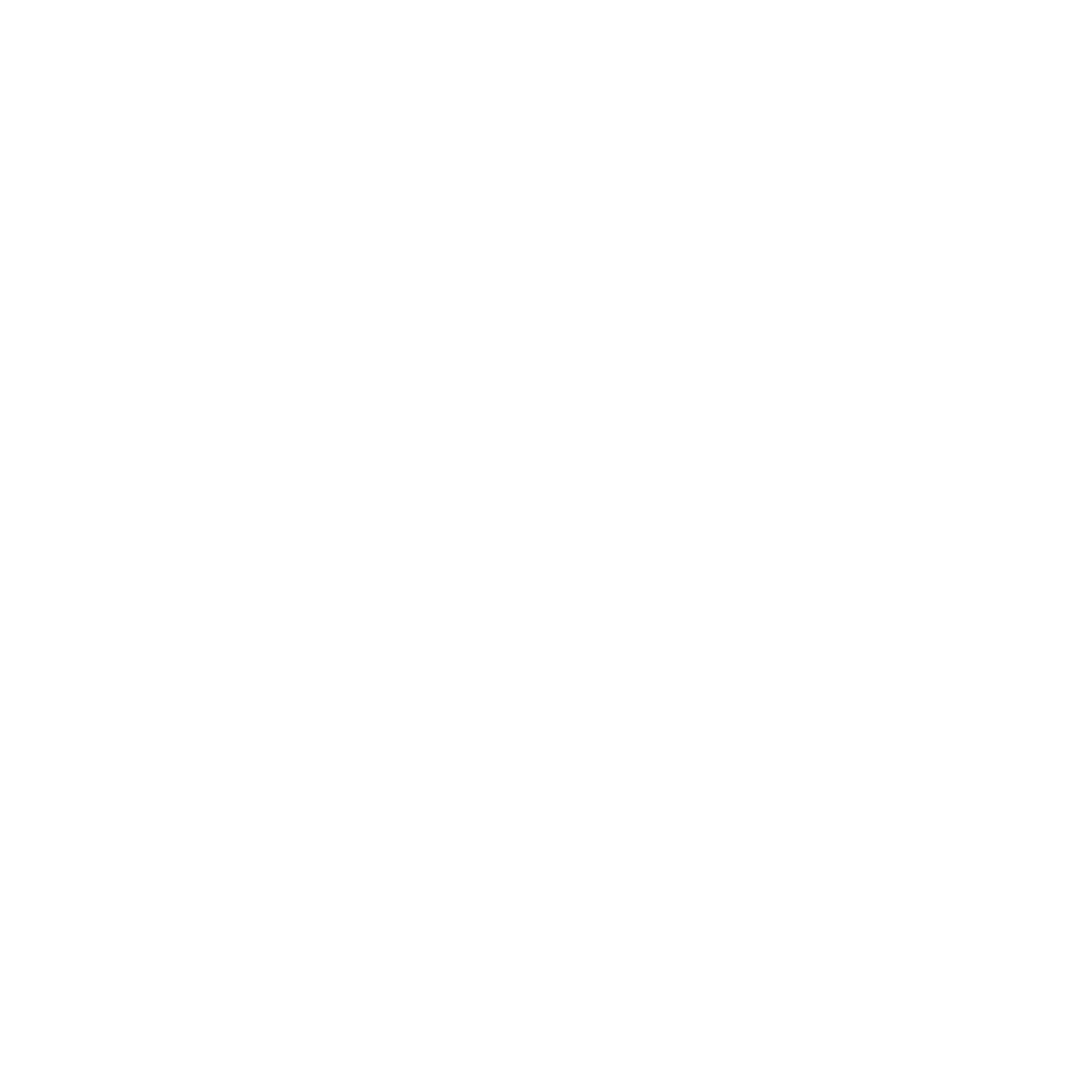The Air Force and NRO have been hacking at this project for nearly 50 years now.

## **Ups and Downs of Space Radars**



**hen** David D. Bradburn entered the US Army Air Corps in **hen** David D. Bradburn entered the US<br>Army Air Corps in<br>1946, his branch had only the faintest acquaintance with missiles and spacecraft. Bradburn could not have foreseen that, on Dec. 21, 1964, he would be at Vandenberg AFB, Calif., overseeing the launch of a highly specialized spy satellite—but he was.

 Bradburn had flown fighters and had racked up 50 B-26 combat missions in the Korean War. In December 1960, however, he moved to the Air Force Office of Special Projects. Shortly afterward, he was selected to be program manager of a classified satellite program. Less than a year later, the Kennedy Administration created the National Reconnaissance Office, and Bradburn became part of it, and so did his program.

Bradburn's satellite was given the designation Quill. Quill was a radar imager, an early part of what was, and still is, an extraordinarily challenging US space radar effort. The program yielded a total of three models—two flightworthy spacecraft and a bench

model for testing. It was the first of those two flying systems that was propelled into orbit that December.

The concept of space radar was simple: The satellite transmits powerful radar waves toward Earth. They bounce off the target and return to a receiver on the satellite, which captures an electronic image of the target.

Radar waves penetrate cloud cover, and do not rely on the visible light portion of the electromagnetic spectrum. For these reasons, radar imagers, unlike photographic spy satellites, can provide imagery of any target in any weather at any time.

To Bradburn and others in the Air Force, this looked to be a particularly promising technique for detecting nighttime Soviet military exercises and nuclear missile movements.

Like photoreconnaissance satellites, Quill returned images by ejecting a payload capsule, which was then snatched out of the air by a specially modified C-130. The Quill images did not have very high resolution, but analysts still could clearly identify cities, airfields,

military formations, and industrial installations. In truth, its target area was highly restricted. It was allowed to "paint" targets only in Ohio, Illinois, Indiana, and Far West states—not the Soviet Union.

**Technicians work on a radar-imaging Lacrosse satellite.**



**Maj. Gen. David Bradburn, a space radar pioneer.**

NRO photo

IRO phot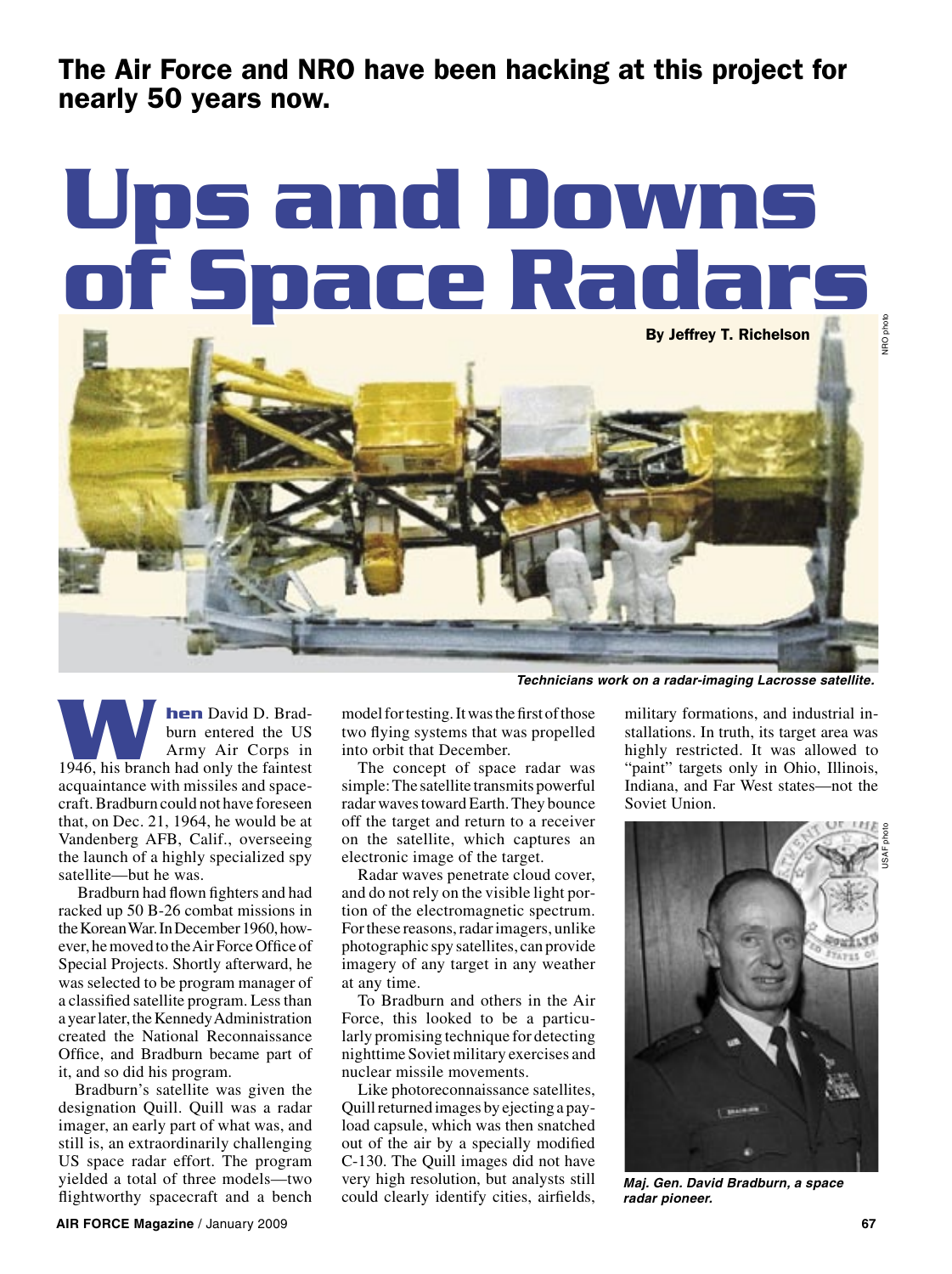Quill's operational life was not long—only about a month—but that was still longer than was the case for most of the new reconnaissance satellites. On Jan. 11, 1965, its mission ended and the satellite burned up in the atmosphere upon re-entry. That event marked not only the end of that particular satellite but also of the whole space radar program—for a while, anyway.

What killed Quill was fear that the existence of a US reconnaissance satellite that transmitted such signals would spur the Soviets to interfere with those satellites—and also threaten the NRO's passive photographic satellites.

Even so, that was not the end of the matter. The concept of space-based radar kept bobbing back to the surface. Bradburn, in fact, spent more than 20 years helping develop radar and satellite systems for the Air Force before finally retiring as a major general in 1976. (He died in October 2008.) The Air Force and National Reconnaissance Office, in turn, have been hard at work developing promising but difficult space radar systems. Work on classified programs continues to this day.

Soviet launches of radar-based ocean-reconnaissance satellites in the 1960s may have spurred the US to again consider developing a radar imaging system, specifically a side-looking, synthetic aperture radar, which allowed an image to be constructed from multiple reflections off a target.

On Jan. 20, 1970, the NRO hosted a meeting to discuss plans for testing a side-looking SAR. The Defense Intelligence Agency believed North Korea, with an abundance of ground targets, would be the best place on which to focus.

However, the National Photographic Interpretation Center had an alternative—Cuba. NPIC preferred the island because it had many and varied targets accessible to side-looking radar, the US had a large database of information about Cuban targets, and the US could test the radar's powers of "change detection" by obtaining around-the-clock, all-weather coverage.

Cuba was selected as the best test target for a new radar imaging system.

Later that year, NPIC hosted another meeting to discuss side-looking satellite radar imagery. There were two projects to be discussed—the QU [Quill] Follow-on SLR Project and the Advanced Strategic SLR System—both of which were being man-



**The Greater Washington, D.C., area shown in an image taken by a space radar. One of the benefits of space radar is that it can penetrate clouds.**

aged by the NRO. Officials believed that a Quill follow-on with 10-foot resolution would meet requirements for oceanic surveillance and indicators and warnings.

It was the NRO Advanced Strategic SLR System that was to be tested on Cuban targets.

## **Looking At Cuba**

In April 1971, under a program designated Senior Lance, U-2Rs equipped with side-looking radar began flying along the coast of Cuba to verify the value of radar imagery on targets in Cuba.

The declassified record is silent concerning the NRO's pursuit of radar imagery satellites during the remainder of the Nixon and Ford Administrations.

One problem that did not go away was the cloud cover over the Soviet Union and Eastern Europe. As one defense official of that era put it, "The weather in the Soviet Union is crappy all the time." Obtaining a satellite photo of a target could take years.

During his tenure as director of central intelligence in 1976-77, George H. W. Bush approved a radar satellite program designated Indigo, and assigned responsibility for the program to the Air Force Office of Special Projects.

Bush's successor as DCI, Adm. Stansfield Turner, recalls that during his tenure, the CIA proposed an alternative—adding a radar imaging capability to future KH-11 electro-optical satellites, the first of which was launched in December 1976.

Turner characterized the proposal as "an ingenious solution" to the problem of cloud cover, because "if a target were obscured temporarily, the satellite could switch quickly from optical pictures to radar ones and be sure of getting something." Turner recommended setting aside funds to procure radar-augmented KH-11s.

He also recalls that Defense Secretary Harold Brown "immediately saw the benefits of this combined opticalradar satellite" and agreed it should be developed by the CIA.

Turner was therefore confident that President Jimmy Carter would approve the program. But what "I did not foresee," Turner has written, "was the pressure that would beset Harold from below."

"Below" in this case meant the Defense Department and the Air Force, which convinced Brown to support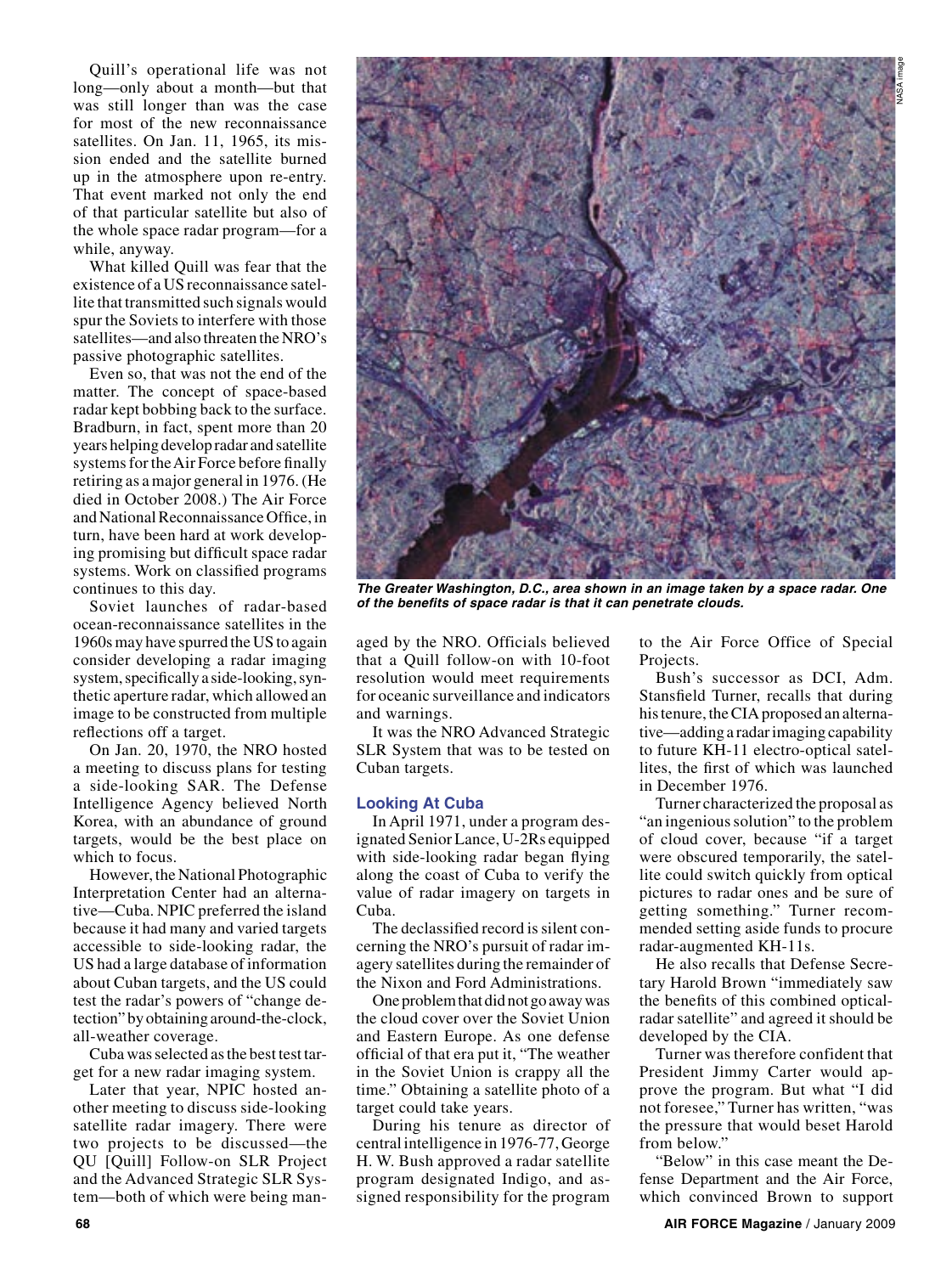

**A high resolution airborne synthetic aperture radar image of the Pentagon, Arlington, Va. In the 1970s, earlier airborne radar imagers gathered intelligence on targets in Cuba.**

a separate, Air Force-led, radar-only system.

When the two put their cases before Carter, "Harold deftly out-argued me, refuting the points on which we had agreed just hours before," Turner said. Brown said the CIA approach placed too many eggs in one basket—a failure in space or a launch failure would deprive the US of both sensors simultaneously.

Furthermore, two sensors on the same satellite couldn't be in two places at once. A radar-only satellite would mean that while a KH-11 photographed a target in China, a radar satellite might be thousands of miles away, imaging tank movements in Ukraine.

Carter sided with his Secretary of Defense, and the Air Force got to keep its radar satellite program—for a few years at least. But, by the middle of President Reagan's first term, it was apparent that Lacrosse, as Indigo had been renamed, had vast cost overruns and numerous developmental problems. Roughly \$200 million was needed to keep Lacrosse alive in 1983.

This set up a showdown in the Congressional intelligence oversight committees. Edward P. Boland, the chairman of the House Permanent Select Committee on Intelligence, believed that the program's developmental problems were insurmountable.

Barry M. Goldwater, chairman of the Senate Select Committee on Intelligence, argued that U-2 and SR-71 spyplanes experienced similar cost overruns and developmental problems, but ultimately added a vital new dimension to US intelligence capabilities. Goldwater also pointed to the success of the 26th Tactical Reconnaissance Wing, which flew RF-4s out of Zweibrucken AB, Germany, and transmitted real-time radar imagery of targets along the German border.

Lacrosse's contribution to the nation's security, he argued, could be immense, was worth the cost, and "could work to prevent war."

## **Enter the Onyx**

Boland agreed to one year's funding, and Goldwater agreed that further cost overruns would result in the project's demise.

The first Lacrosse satellite was completed in October 1987, by which time the satellite's code name had been changed to Onyx.

Martin Marietta's James McAnally apparently played a key role in resuscitating the program. Named an NRO pioneer in 2004, the press release of his citation noted that he led "the development of a new satellite reconnaissance system capable of imagery essential for a wide range of operations," which "provided unique and critical intelligence information."

"When McAnally took over the program's management, it was experiencing serious financial and technical difficulties," another declassified NRO document stated. "In an effort to prevent imminent program cancellation, McAnally worked funding issues, and streamlined business management."

Onyx was ready to go in 1988, but its launch vehicle, the space shuttle, was not. The shuttle was still grounded after the 1986 *Challenger* disaster. After a successful shuttle mission in September 1988, NASA scheduled a Dec. 1 launch for *Atlantis* to deliver Onyx to orbit.

The launch site was to be Cape Canaveral, Fla., due to problems with the shuttle launch pad at Vandenberg AFB, Calif. But launching a reconnaissance satellite from the Cape posed one significant constraint. To avoid overflying populated areas on launch, the maximum inclination that could be attained was 57 degrees. With that inclination, radar coverage would stop 100 miles north of Moscow.

Therefore excluded from Onyx coverage would be the naval facilities around the Kola Peninsula, six ICBM sites, and the satellite launch facility at Plesetsk.

High-altitude wind caused NASA officials to postpone the Dec. 1 launch—the loss of the *Challenger* crew was still fresh in NASA's mind, and each Onyx was a several hundred million dollar investment.

The next day, at 9:30 a.m., two minutes before the launch window for the day closed, *Atlantis* lifted off. On the seventh orbit, the payload was released into space.

From a safe distance, *Atlantis* instructed the two solar panels attached to the central body of the satellite to unfold—and they failed to respond. Fortunately, a second set of radio commands freed the solar arrays. This Onyx bird was intended to be part of a fivesatellite Cold War imagery constellation consisting of three KH-11 satellites and two radar imagery satellites.

Within five weeks, the first Onyx also designated 3101 for the satellite program number (3100) and the mission number (one)—used its on-board rocket engines to reach its operational orbit. It then transmitted its digital imagery, with resolution in the five-to-10-foot range, to its ground station at White Sands, N.M.

The imagery helped monitor Soviet SS-20 missile movements, transportation of nuclear weapons, and other nighttime Soviet military activities. It also assisted in monitoring Iraqi tank movements during Operations Desert Shield and Desert Storm.